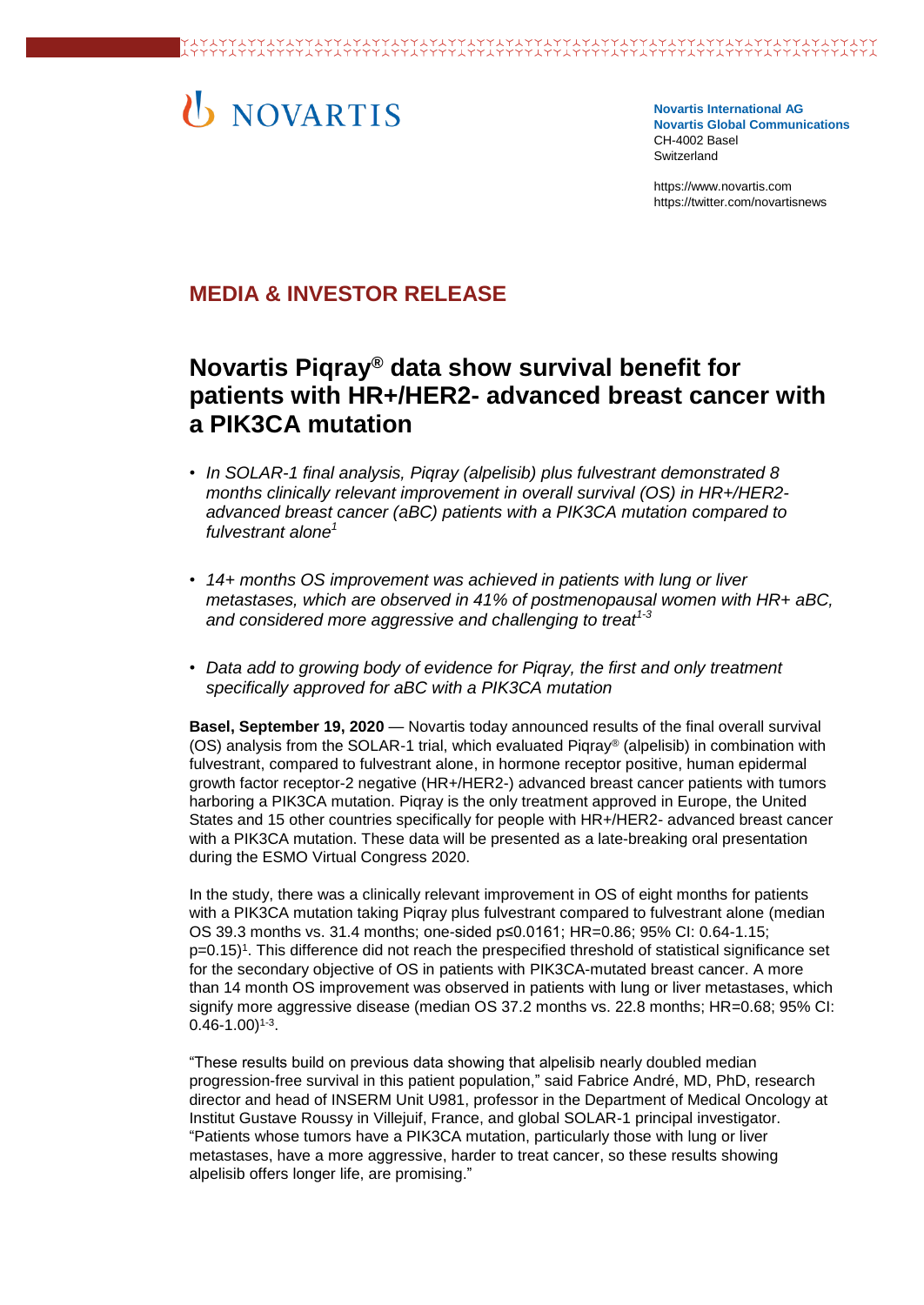In addition, data showed the need for chemotherapy was delayed in patients taking Piqray plus fulvestrant by nine months compared to those taking fulvestrant alone (23.3 months vs. 14.8 months; HR=0.72; 95% CI: 0.54-0.95)<sup>1</sup> . Quality of life (QOL) was maintained for people taking Piqray plus fulvestrant.

"These data demonstrating survival benefit give the 40% of HR+/HER2- advanced breast cancer patients with PIK3CA mutations in their tumors more time to spend with loved ones and do what they value most," said Susanne Schaffert, PhD, President, Novartis Oncology. "We are committed to reimagining a world where advanced breast cancer becomes a curable disease, and these data reinforce our confidence as we continue to explore the potential use of Piqray in other types of breast cancer with PIK3CA mutations."

No new safety signals were observed; adverse events were consistent with previously reported SOLAR-1 results.

Visit [https://www.virtualcongress.novartis.com/ESMO20](https://www.virtualcongress.novartis.com/esmo20/?utm_medium=referral&utm_source=novartis.com&utm_campaign=press_release) for the latest information from Novartis including our bold approach to reimagining cancer care, and access to our ESMO Virtual Congress 2020 symposia and data presentations (for registered participants).

In July 2020, the European Commission (EC) approved Piqray in combination with fulvestrant for the treatment of postmenopausal women, and men, with HR+/HER2- locally advanced or metastatic breast cancer with a PIK3CA mutation after disease progression following endocrine therapy as monotherapy.

#### **About Piqray® (alpelisib)**

Piqray is a kinase inhibitor developed for use in combination with fulvestrant for the treatment of postmenopausal women, and men, with HR+/HER2-, PIK3CA-mutated, advanced or metastatic breast cancer following progression on or after endocrine-based regimen. Piqray is approved in 48 countries, including the US and European member states.

#### **About SOLAR-1**

SOLAR-1 is a global, Phase III, randomized, double-blind, placebo-controlled trial studying Piqray in combination with fulvestrant for postmenopausal women, and men, with PIK3CAmutated HR+/HER2- advanced or metastatic breast cancer that progressed on or following aromatase inhibitor treatment with or without a CDK4/6 inhibitor<sup>7-9</sup>.

The trial randomized 572 patients. Patients were allocated based on central tumor tissue assessment to either a PIK3CA-mutated cohort (n=341) or a PIK3CA non-mutated cohort (n=231). Within each cohort, patients were randomized in a 1:1 ratio to receive continuous oral treatment with Piqray (300 mg once daily) plus fulvestrant (500 mg every 28 days + Cycle 1 Day 15) or placebo plus fulvestrant. Stratification was based on visceral metastases and prior CDK4/6 inhibitor treatment<sup>7-9</sup>. Patients and investigators are blinded to PIK3CA mutation status and treatment.

The primary endpoint is local investigator assessed PFS using RECIST 1.1 for patients with a PIK3CA mutation. The key secondary endpoint is overall survival, and additional secondary endpoints include, but are not limited to, overall response rate, clinical benefit rate, healthrelated quality of life, efficacy in PIK3CA non-mutated cohort, safety and tolerability<sup>7-9</sup>.

#### **About Novartis in Advanced Breast Cancer**

Novartis tackles breast cancer with superior science, collaboration and a passion for transforming patient care. We've taken a bold approach to our research by including patient populations often neglected in clinical trials, identifying new pathways or mutations that may play a role in disease progression and developing therapies that not only maintain, but also improve, quality of life for patients. Our priority over the past 30 years and today is to deliver treatments proven to improve and extend lives for those diagnosed with advanced breast cancer.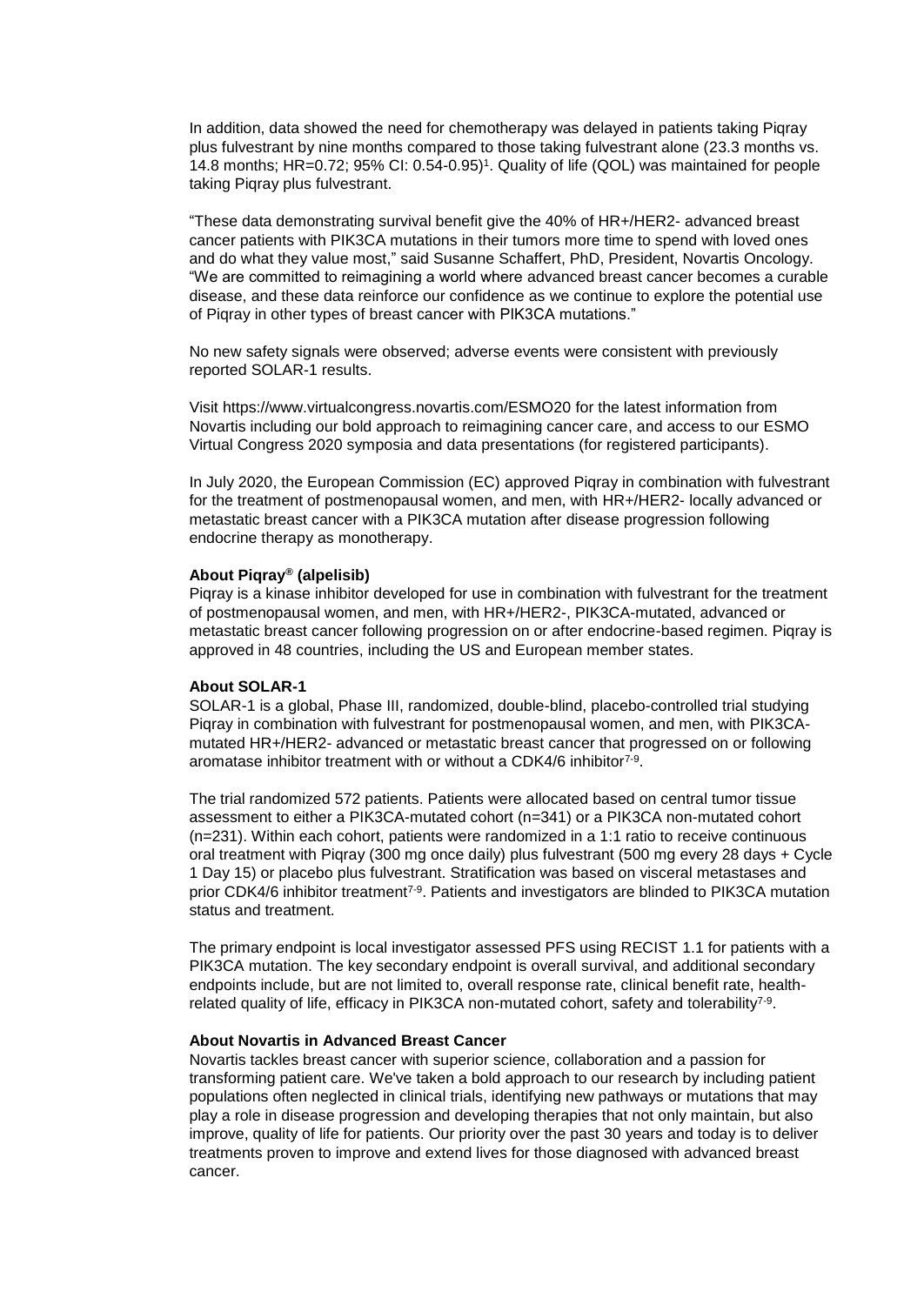#### **Important Safety Information from the PIQRAY EU SmPC**

The most common ADRs and the most common grade 3 / 4 ADRs (reported at a frequency >20% and ≥2%, respectively) were plasma glucose increased, creatinine increased, gammaglutamyltransferase increased, rash, lymphocyte count decreased, nausea, alanine aminotransferase increased, anaemia, fatigue, lipase increased, decreased appetite\*, stomatitis, vomiting\*, weight decreased, hypocalcaemia, plasma glucose decreased\*. activated partial thromboplastin time prolonged\*, alopecia\*\*, diarrhoea, hypokalaemia, hypertension, nausea, creatinine increased, and mucosal inflammation (\*<2% grade 3/4 ADRs reported, \*\* no grade 3/4 ADRs reported).

Piqray can cause serious side effects such as severe hypersensitivity, severe cutaneous reactions, hyperglycaemia, pneumonitis, diarrhoea and osteonecrosis of the jaw.

The following should be taken into consideration prior to or during treatment with Piqray:

Piqray should be permanently discontinued in patients with serious hypersensitivity reactions.

Piqray should not be initiated in patients with a history of severe cutaneous reactions, should be interrupted if signs or symptoms of severe cutaneous reactions are present, and permanently discontinued if a severe cutaneous reaction is confirmed.

Fasting glucose and HbA1c levels should be monitored frequently in the first 4 weeks of treatment, and patients should be advised of the signs and symptoms of hyperglycaemia.

In case of new or worsening respiratory symptoms, the patient should be evaluated for pneumonitis.

Patients should be advised to notify their physician if diarrhoea occurs.

Caution should be exercised when Piqray and bisphosphonates or denosumab are used together or sequentially. Piqray should not be initiated in patients with ongoing osteonecrosis of the jaw.

The efficacy and safety of Piqray has not been studied in patients with symptomatic visceral disease.

Animal studies suggest that Piqray may cause fetal harm in pregnant women. Therefore, as a precaution, women of childbearing potential should use effective contraception while receiving Piqray during treatment and at least 1 week after stopping treatment. Women should not breast feed for at least 1 week after the last dose of Piqray. Piqray may affect fertility in males and females.

Please see full Prescribing Information for Piqray, available at **[www.Piqray.com.](https://www.us.piqray.com/metastatic-breast-cancer/)**

#### **Disclaimer**

This press release contains forward-looking statements within the meaning of the United States Private Securities Litigation Reform Act of 1995. Forward-looking statements can generally be identified by words such as "potential," "can," "will," "plan," "may," "could," "would," "expect," "anticipate," "seek," "look forward," "believe," "committed," "investigational," "pipeline," "launch," or similar terms, or by express or implied discussions regarding potential marketing approvals, new indications or labeling for the investigational or approved products described in this press release, or regarding potential future revenues from such products. You should not place undue reliance on these statements. Such forward-looking statements are based on our current beliefs and expectations regarding future events, and are subject to significant known and unknown risks and uncertainties. Should one or more of these risks or uncertainties materialize, or should underlying assumptions prove incorrect, actual results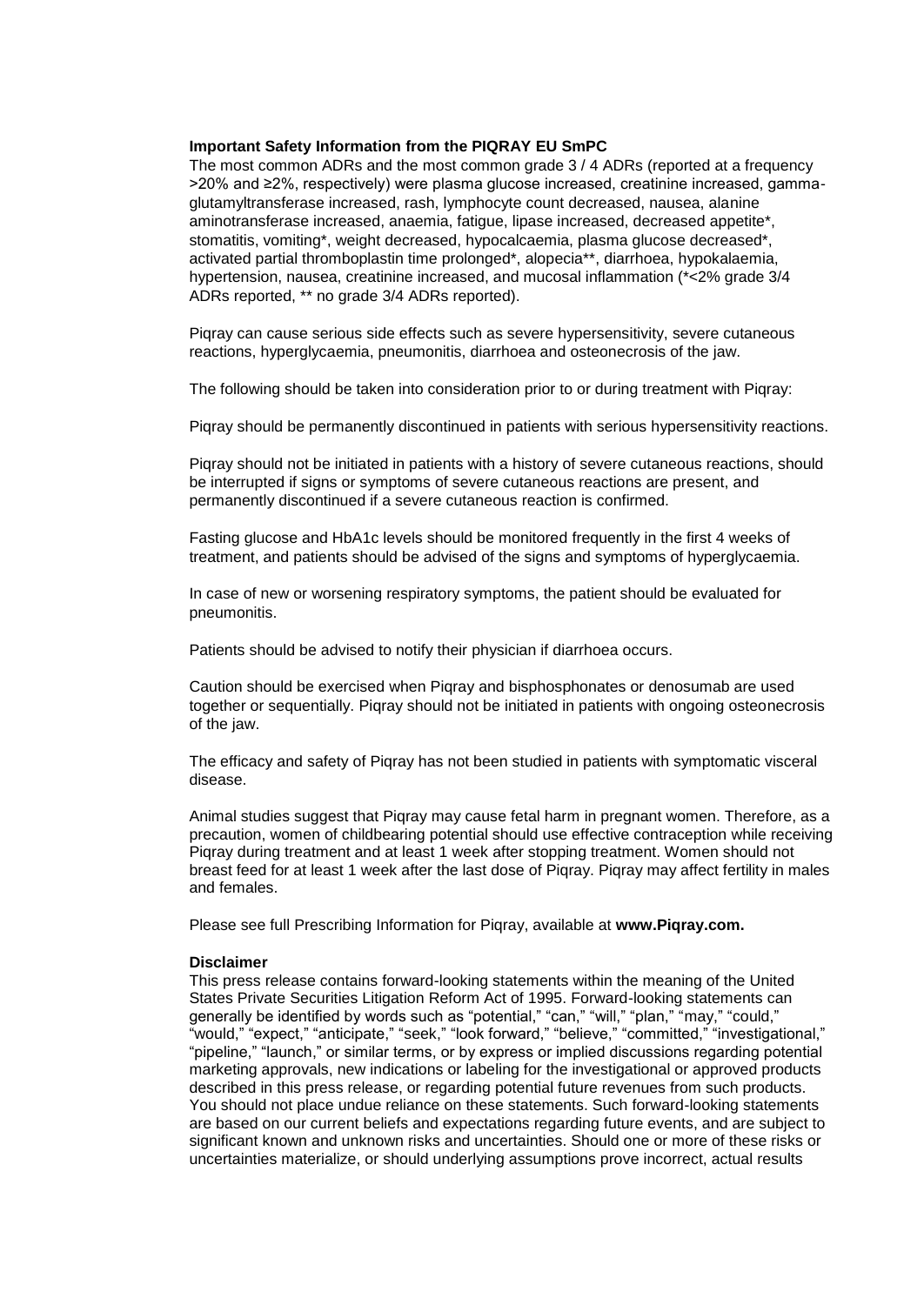may vary materially from those set forth in the forward-looking statements. There can be no guarantee that the investigational or approved products described in this press release will be submitted or approved for sale or for any additional indications or labeling in any market, or at any particular time. Nor can there be any guarantee that such products will be commercially successful in the future. In particular, our expectations regarding such products could be affected by, among other things, the uncertainties inherent in research and development, including clinical trial results and additional analysis of existing clinical data; regulatory actions or delays or government regulation generally; global trends toward health care cost containment, including government, payor and general public pricing and reimbursement pressures and requirements for increased pricing transparency; our ability to obtain or maintain proprietary intellectual property protection; the particular prescribing preferences of physicians and patients; general political, economic and business conditions, including the effects of and efforts to mitigate pandemic diseases such as COVID-19; safety, quality, data integrity or manufacturing issues; potential or actual data security and data privacy breaches, or disruptions of our information technology systems, and other risks and factors referred to in Novartis AG's current Form 20-F on file with the US Securities and Exchange Commission. Novartis is providing the information in this press release as of this date and does not undertake any obligation to update any forward-looking statements contained in this press release as a result of new information, future events or otherwise.

#### **About Novartis**

Novartis is reimagining medicine to improve and extend people's lives. As a leading global medicines company, we use innovative science and digital technologies to create transformative treatments in areas of great medical need. In our quest to find new medicines, we consistently rank among the world's top companies investing in research and development. Novartis products reach nearly 800 million people globally and we are finding innovative ways to expand access to our latest treatments. About 109,000 people of more than 140 nationalities work at Novartis around the world. Find out more at **[https://www.novartis.com](https://www.novartis.com/)**.

Novartis is on Twitter. Sign up to follow @Novartis at **<https://twitter.com/novartisnews>** For Novartis multimedia content, please visit **https:/[/www.novartis.com/news/media-library](http://www.novartis.com/news/media-library)** For questions about the site or required registration, please contact **[media.relations@novartis.com](mailto:media.relations@novartis.com)**

#### **References**

- 1. André F, Ciruelos EM, Juric D, et al. Overall Survival (OS) Results From SOLAR-1, a Phase 3 Study of Alpelisib (ALP) + Fulvestrant (FUL) for Hormone Receptor-Positive (HR+), Human Epidermal Growth Factor Receptor 2- Negative (HER2–) Advanced Breast Cancer (ABC). Presented at the European Society for Medical Oncology (ESMO) Congress, September 19, 2020 (LBA18).
- 2. Harb, WA. Management of patients with hormone receptor-positive breast cancer with visceral disease: challenges and treatment options. *Cancer Manag Res*. 2015;7:37-46.
- 3. Wang R, Zhu Y, Liu X, et al. The Clinicopathological features and survival outcomes of patients with different metastatic sites in stage IV breast cancer. *BMC Cancer*. 2019;19(1):1091.
- 4. The Cancer Genome Atlas Network. Comprehensive molecular portraits of human breast tumours. *Nature.* 2012;490(7418):61-70.
- 5. Miller TW, Rexer BN, Garrett JT, Arteaga CL. Mutations in the phosphatidylinositol 3-kinase pathway: role in tumor progression and therapeutic implications in breast cancer. *Breast Cancer Res*. 2011.
- 6. Saal LH, Johansson P, Holm K, et al. Poor prognosis in carcinoma is associated with a gene expression signature of aberrant PTEN tumor suppressor pathway activity. *Proc Natl Acad Sci U S A.* 2007;104(18):7564- 7569.
- 7. Piqray (alpelisib) Prescribing Information. East Hanover, New Jersey, USA: Novartis Pharmaceuticals Corporation; May 2019.
- 8. André F, Ciruelos E, Rubovszky G. Alpelisib for PIK3CA-Mutated, Hormone-Receptor-Positive Advanced Breast Cancer. *N Eng J Med*. 2019.
- 9. André F, Ciruelos EM, Rubovszky G et al. Alpelisib (ALP) + fulvestrant (FUL) for advanced breast cancer (ABC): Results of the phase III SOLAR-1 trial. *Annals of Oncology*, Vol 29, Suppl 8, October 2018, Abstract LBA3\_PR.